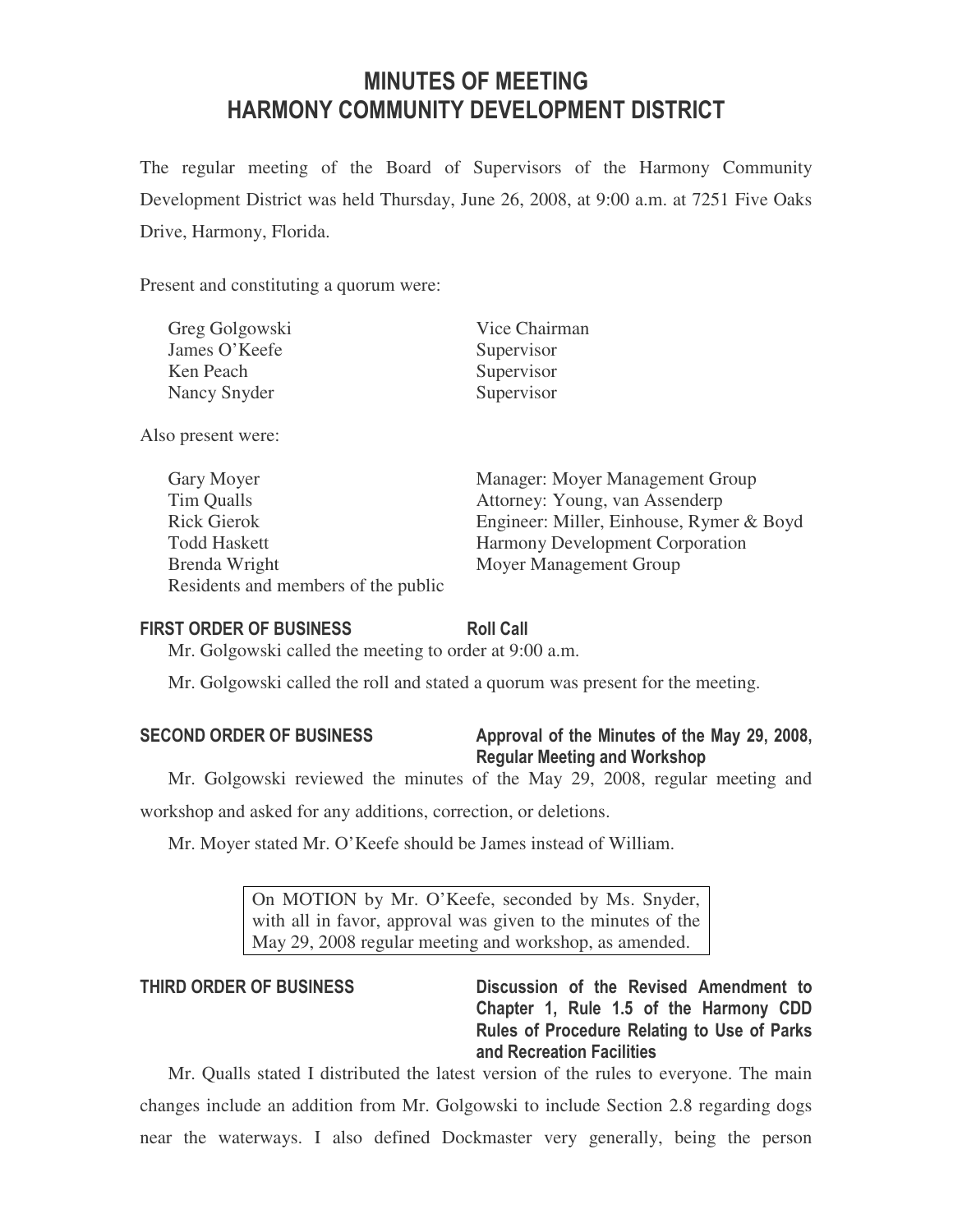responsible for the District's boating facilities. I also added basketball courts to the section that had only soccer and volleyball. The rulemaking hearing is set for the July meeting but we can continue that if we need to. My advice is to get these rules right the first time. Changing them requires readvertising, which means an extra expense for the District. You can email changes and questions to me.

Ms. Snyder asked are these going to be on the website?

Mr. Qualls stated they are on the website.

Ms. Wright stated last month's version is on the website. I will post this version of the rules after the meeting.

Ms. Snyder asked can we also send an e-blast to the residents?

Mr. Haskett stated yes, I will send an e-blast.

Mr. Golgowski stated Section 4.1(g) talks about scaling or jumping fences and (h) deals with following directions given by District staff. Perhaps we should add representatives of the District. Section 4.6 talks about participants and events. These are things that seem to apply for all our parks. Rather than repeating them for each facility, perhaps we can have principles for general use.

Mr. Qualls stated that is a great suggestion, anything we can do to simplify them.

Ms. Kerul Kassel stated there are no fences for that particular facility.

Ms. Snyder asked did we not talk about signage? I talked to some teenagers and asked them to leave because it was after 10:00 p.m. and they said they can be there at anytime and thought it applied just to the pools. I think we need signs someplace.

Mr. Carl Fsadni stated the Sheriff's department said the Statute has to be listed on the signage in order to be enforceable.

Mr. Golgowski stated signage is an implementation of the rules. We need to establish these rules first.

Mr. Qualls stated most park rules cite an ordinance. These will cite the District rules.

Mr. Frank Littler stated we need signage at the pool at Ashley Park because that has become an issue.

Mr. Golgowski stated the rules will apply to all those facilities and there will be signs posted to implement them.

Mr. Littler asked is there a provision being made to further research enforcement procedures?

2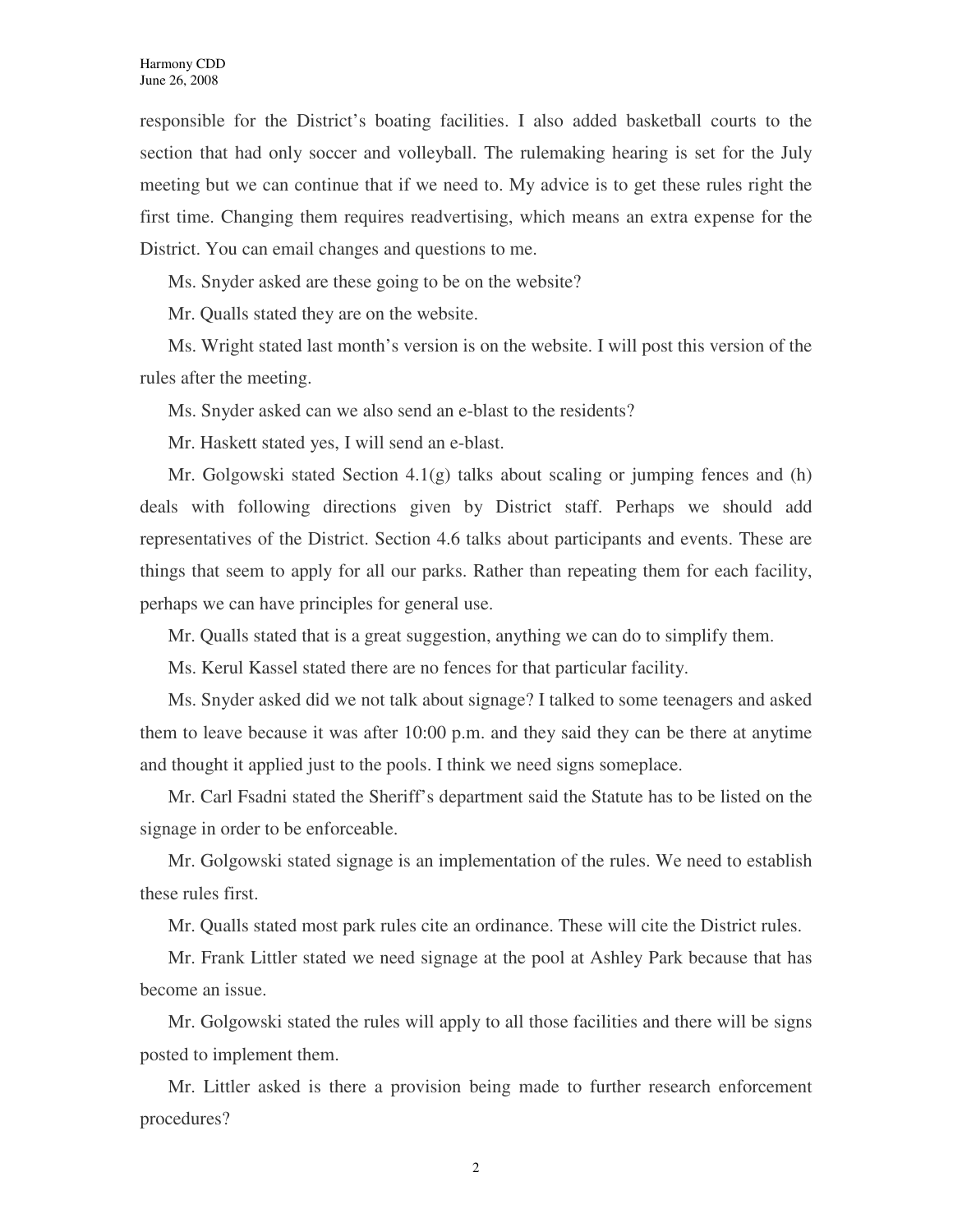Mr. Qualls stated keep in mind that the chief principal by which the District is guided is the District does not have police powers but we can do things to enforce these rules. We can institute fees and other things. We will continually look into that so these rules are as enforceable as possible.

A Resident asked is that a Florida Statute as opposed to a County Statute on signage?

Ms. Kassel stated signage also has to state something so that the County can enforce it.

Ms. Gina McGinnis stated they do not recognize District rules. That is just something we do here.

Mr. Moyer stated it is still a trespass if you are using a District facility without authorization or outside of the guidelines. That is technically considered a trespass and we can enforce a trespass through the Sheriff's office. We will do what we need to for signage so they are enforceable.

Mr. Qualls stated I do want to make clear, however, that pursuant to Chapter 190, Florida Statutes, which is the District's Charter, the District has the power to adopt these rules, so these rules are not just something this group is doing in this room to make everyone feel better. These rules are enforceable pursuant to State Law.

A Resident asked criminally enforceable or civilly enforceable?

Mr. Qualls stated as I indicated, the District has no police power but the District can enforce rules, as long as those rules go toward the District's single purpose, which is the maintenance of the District's infrastructure.

Ms. Kassel stated Section 6.1 indicates that the hours are from dawn to dusk. Some signs say one-half hour after dawn and one-half hour before dusk. I would like to advocate they all be the same time and be before dawn and after dusk. Some people want to go and watch the sunrise. Some of us want to walk our dogs at 6:00 a.m. I understand the need for safety and enforcement but we need to have something that makes these facilities available to residents.

Mr. Moyer stated without objection from the Board, we will change the hours of operation throughout the rules.

Mr. Golgowski stated we will review these rules at least one more time at our meeting next month.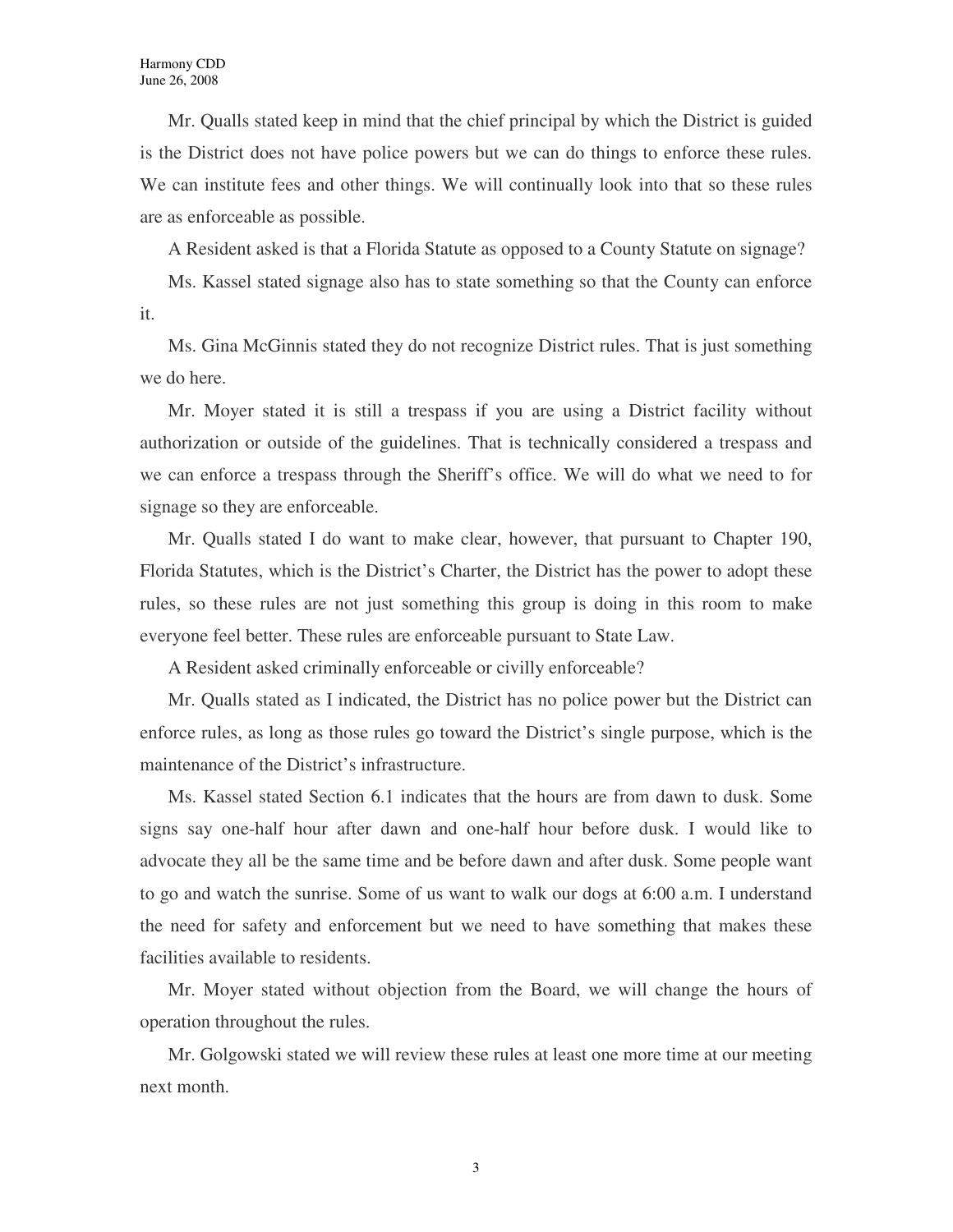# FOURTH ORDER OF BUSINESS Fiscal Year 2009 Proposed Budget **A. Discussion of Fiscal Year 2009 Proposed Budget**

Mr. Moyer stated we presented the budget and had the workshop last month. We scheduled the August meeting as the public hearing to adopt the budget. We put it on the agenda today to entertain questions or comments you have now, since you have had time to look at it. We will include this on the agenda next month as well to give you the same opportunity. If something comes to your attention to discuss, we will give you the opportunity to do that.

# **B. Consideration to Amend Resolution 2008-3 Changing the Time of the Public Hearing**

Mr. Moyer stated you adopted this Resolution last month that set the public hearing at 9:00 a.m. After discussion during the workshop, we decided to change the time to 6:00 pm. So we need formal action to amend the resolution to indicate 6:00 p.m.

> On MOTION by Mr. O'Keefe, seconded by Mr. Peach, with all in favor, approval was given to amend Resolution 2008-3 to change the time of the public hearing to 6:00 p.m.

# FIFTH ORDER OF BUSINESS District Manager's Report

# **A. Financial Statements**

Mr. Moyer reviewed the financial statements, included in the agenda packet and available for public review in the District Office during normal business hours.

# **B. Invoice Approval #98 and Check Run Summary**

Mr. Moyer reviewed the invoices and check summary and requested approval.

Mr. Peach asked how often do we pressure wash?

Mr. Haskett stated they pressure wash twice a year for the various amenities, including the U.S. 192 fence, pavilions, swim clubs, and bathrooms.

Mr. Peach stated the Suntel Communications invoice for the irrigation computer, there was a service change to check the weather station for the computer. Was that for maintenance?

Mr. Golgowski stated the computer that controls irrigation moved recently from one location to another and that required new phone lines to be installed. It was a service call to check out some problems related to that move.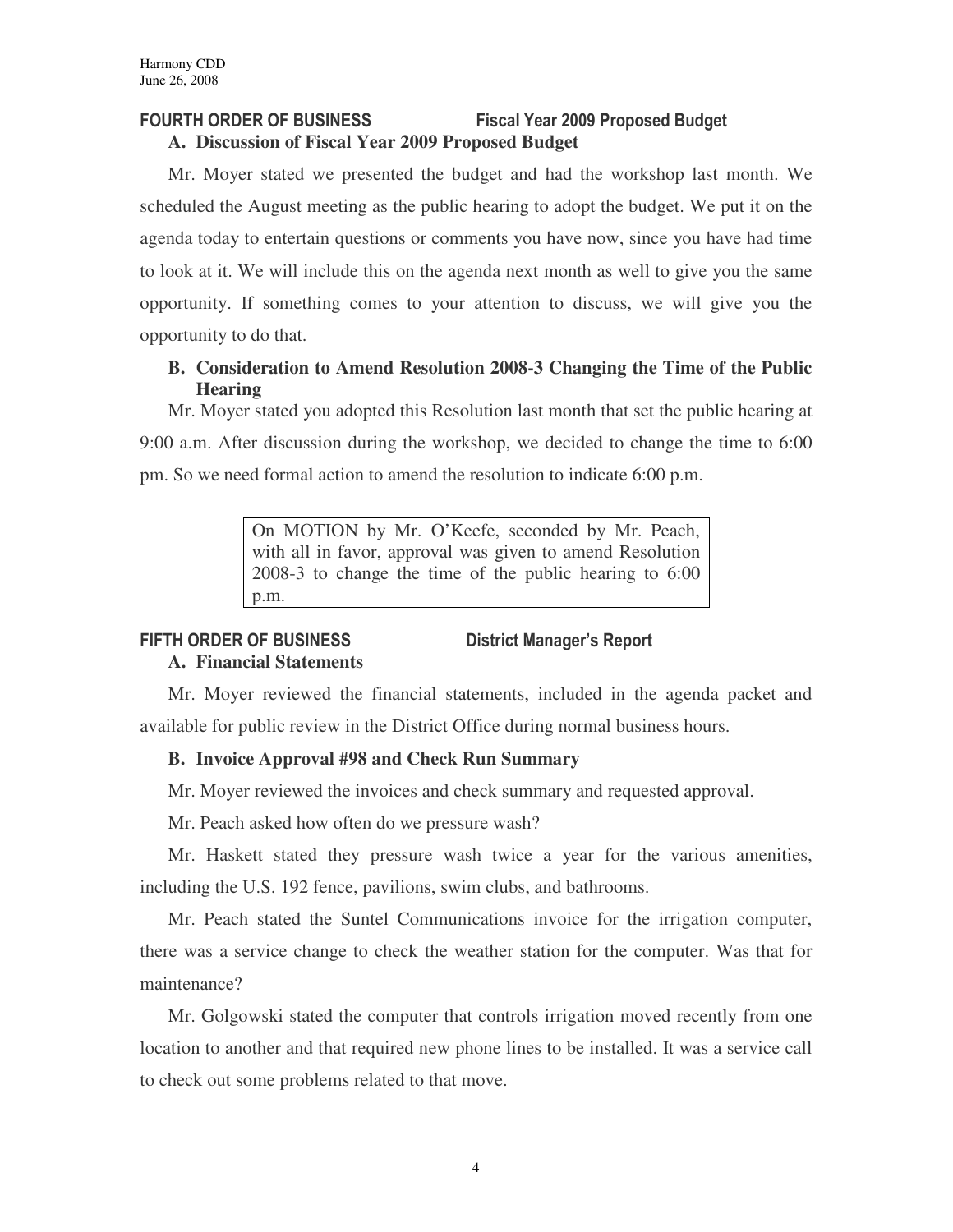On MOTION by Ms. Snyder, seconded by Mr. O'Keefe, with all in favor, approval was given to the financial statements and invoices as presented.

Mr. Moyer stated Mr. Tome provided me with an email indicating activities of the Harmony Development Company related to janitorial services. They are changing companies and in that process, they inquired about the new company, Jan Pro, providing janitorial services for the District for the Lakeshore Park bathrooms and the swim club. They found Jan Pro was willing to do the CDD facilities for \$445 less per month than our current contractor. I suggest we authorize management to terminate the contract with Diamond Cleaning and to enter into a service agreement with Jan Pro. I think the reason for the Development Company pursuing a different option was for better service.

> On MOTION by Mr. O'Keefe, seconded by Mr. Peach, with all in favor, approval was given to terminate the cleaning contract with Diamond Cleaning and to enter into a contract with Jan Pro

### SIXTH ORDER OF BUSINESS Attorney's Report

There being nothing to report, the next order of business followed.

# SEVENTH ORDER OF BUSINESS Engineer's Report

There being nothing to report, the next order of business followed.

# EIGHTH ORDER OF BUSINESS Developer's Report

Mr. Haskett stated I would like to request approval to get six additional doggie pots, the aluminum styles that hold up very well. We have six metal ones that have deteriorated and need to be replaced for a total cost of \$2,100.

> On MOTION by Mr. O'Keefe, seconded by Ms. Snyder, with all in favor, approval was given to purchase six aluminum doggie pots in the amount of \$2,100.

Mr. Haskett stated as one of the residents mentioned, we have had some issues at Ashley Park. The pool gate, which we have had issues with over time, has been damaged again. There is a panic bar so you can press it to get out of the building in the event of a fire or other emergency, which has created a security issue. That needs to be properly addressed. The gates are in an alcove area and my thought is to pull the gates out farther so the residents can see who is at the gates and if someone is jumping over them. I had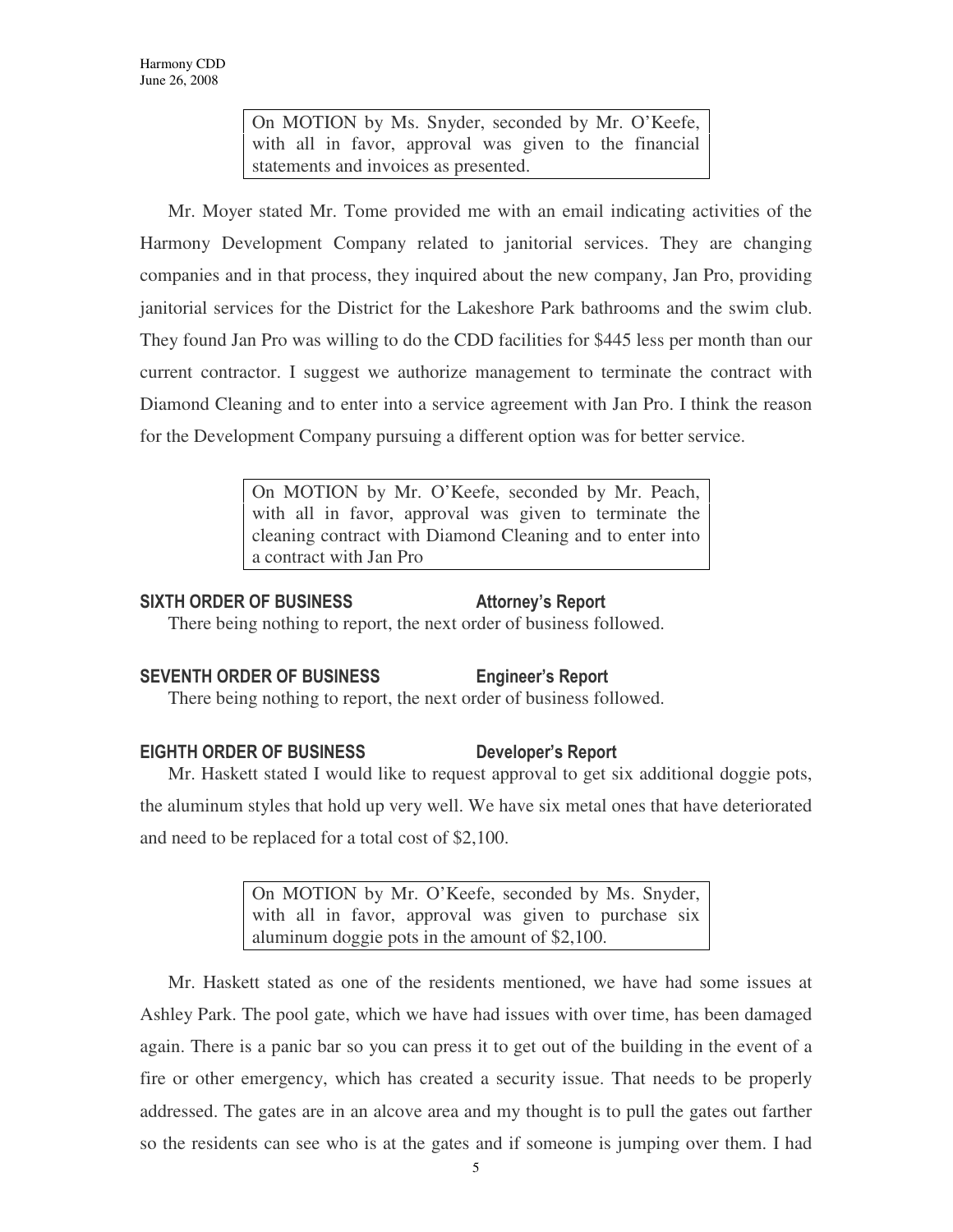one proposal of \$5,400 to move those, which I think is too high. I have more companies coming in to review that and provide proposals. I would like to put in a different style latching device since it will be away from the building, and the need for the panic bar should be eliminated. That was a County requirement during a fire inspection.

Mr. Peach asked how does that affect the video?

Mr. Haskett stated from what we can tell, the teens and pre-teens that are on the video, no one can identify them, which means they are not residents. We are looking into that issue. It mainly occurs at night and in the evenings in conjunction with evening activities at the high school. They like to come to Ashley Park Pool which is interesting because it is surrounded by townhomes.

Ms. Gina McGinnis asked has anyone called the police?

Mr. Frank Littler stated yes, more than once. I recently called them but I do not know if they came or not. I commend you for looking into a solution. If the sheriff would have a periodic patrol, that should get the word out to these kids and I suggest that as an idea to help the situation. The enforcement issues are something that can be tweaked and followed up on by taking names, getting people on record as having been in that situation, and informing parents to get this problem under control. It will continue to be a problem until we get some concentrated enforcement.

Mr. Haskett stated once the gate is better secured, it will help. However, it will not keep people from jumping over the fence but that is a different issue than having a gate that does not lock properly.

Mr. Peach asked will you have to relocate the camera?

Mr. Haskett stated no, I think they will cover it fine. I would like to relocate one of them so that it is right on the gate itself, rather than looking past the areas.

Mr. Carl Fsadni stated if you have IP cameras, some software allows you to put in a window at certain times, so once they go within that window, it triggers the camera and it starts recording. It also alerts whoever is monitoring those cameras that someone has violated the security area.

Mr. Haskett stated our cameras are IP based.

Mr. Fsadni stated many times they have times that it can be set so that whoever is monitoring that, will not have to sift through hours of video.

Mr. Haskett stated the cameras are motion sensitive.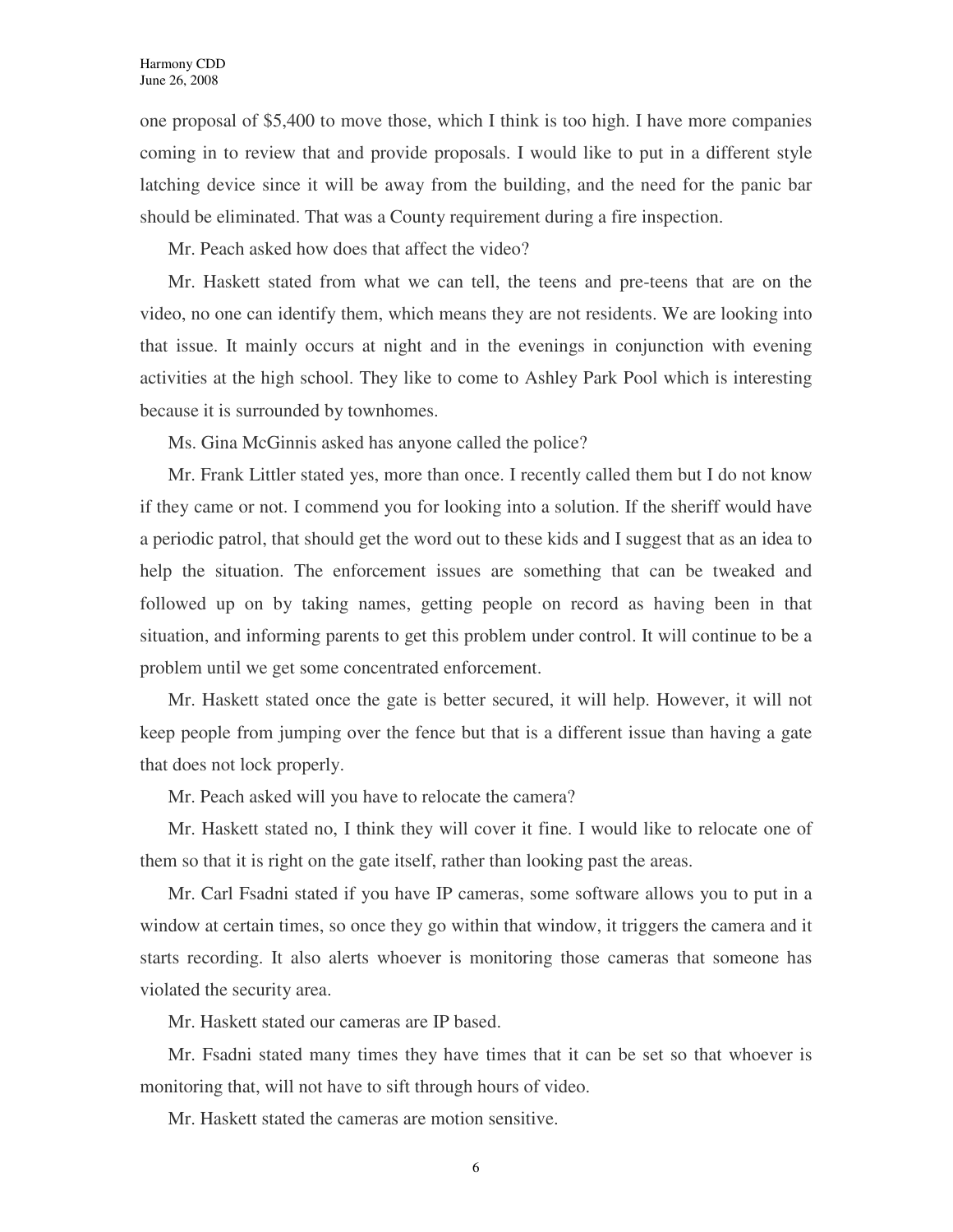Ms. Snyder stated I am on a neighborhood watch committee and we have been encouraged to call police anytime, even if it is daily. There was a car parked outside my house and the GPS was stolen between midnight and 7:00 a.m.

Mr. Golgowski stated we also have bicycle patrols during the day.

#### NINTH ORDER OF BUSINESS Monthly Boat Report

Mr. Golgowski reviewed the monthly boat report as contained in the agenda package and is available for public review in the District Office during normal business hours.

Mr. Golgowski stated we had a good storm the week of June 9 which caused damage to the railing at the dock when a tree limb fell on it, but that has since been repaired. It was a minor activity that staff performed. The anchoring posts of the boat docking raft have also been adjusted by the winds and we are looking into the cost of professionally readjusting them. The canopy of the pontoon boat needs to be replaced as a result of wind damage. I distributed a proposal from St. Cloud Welding & Fabrication to reinforce the seating on the 18-foot fishing boat. These are pedestal seats and are being stressed by the weight of our anglers. We want to reinforce the pedestals as well as the deck they are mounted on at a proposed cost of \$729. The proposal includes sales tax but that will not be included in our final cost.

> On MOTION by Mr. Peach, seconded by Ms. Snyder, with all in favor, approval was given to the proposal from St. Cloud Welding & Fabricating to reinforce the seating on the 18-foot boat in the amount of \$729.

Ms. Snyder stated I wonder if we should perhaps consider some shelter for the boats. What happens when a hurricane comes? Do we lose everything?

Mr. Golgowski stated in the past when we have had advanced warning, we moved them to the end of the canal at the far end of the lake that has some shelter. They have weathered the storms well from there. This storm took us by surprise and was a north wind with gusts to 60 mph, which hit the dock head on. We discussed a revised practice for scheduling boat reservations. The concept is to use the services of the District Office to receive reservations during weekday business hours and perhaps have the Dockmaster or his assistant on duty on weekends to take any walk ins and check boats in and out and perform other tasks around the dock. It may require a budget adjustment if we need to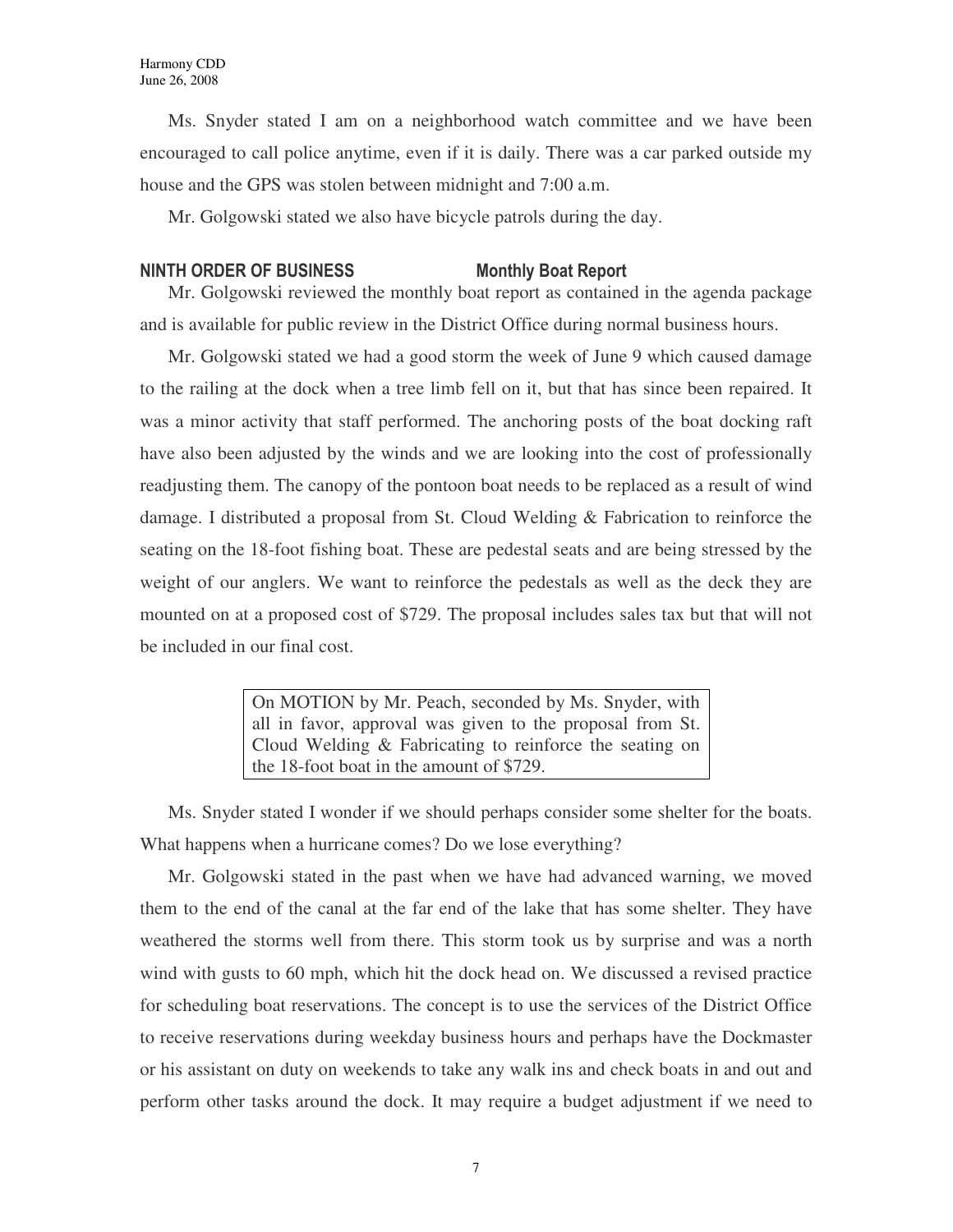hire an assistant to support this activity. The Dockmaster works on a part-time basis now, and I hope to bring something to you next month.

Ms. Snyder asked he will not be here during the week but he will be here on weekends?

Mr. Golgowski stated the hours may need to change in order to accommodate this. The idea is to keep it open some time during the week as well as weekends. Friday, Saturday and Sunday are the most active days. There are some fishermen who use the boats regularly during the week and are a little more independent as far as their use of the boats, but we still need to have support for them during the week.

Ms. Snyder stated we still need to check them in and out.

Mr. Golgowski stated yes.

Mr. Rich Marks stated Thomas Belieff cannot be in several places at once. Perhaps we can break up the availability of the boats and have a window be from dawn to 11:00 and then 11:30 or noon until 4:00. Right now four hours is the maximum time you can have the boat. Maybe we shrink it to a three-hour window. Then you only need him there in the morning to check them in. If they are late, that is too bad. People can be timely. When they return the boat after their time limit, he can check them out and check in the next group. Then he is able to notice any damage between groups. I noticed the carpet in the pontoon boat is torn up and that is something that would be noticed immediately and we can pursue that particular issue. We would have accountability of a scheduled check out and return of the boat which will eliminate the need for someone to be there at the whim of the residents. Whether we have an online reservation system or call Mr. Belieff for a reservation, we are still able to check on the availability of the boat. I do not know what else to do to make this a smoother operation.

Mr. O'Keefe asked what about asking for a volunteer? For their services, we can forego his security deposit. We could then have a volunteer at no cost to the District for residents who want to take out the boats.

Mr. Golgowski stated it is worth considering.

Mr. Peach stated we have the budget hearing coming up in August, and we need to take into account any changes that are being proposed. Otherwise we have to wait another year. We can present the options with the associated costs to present to the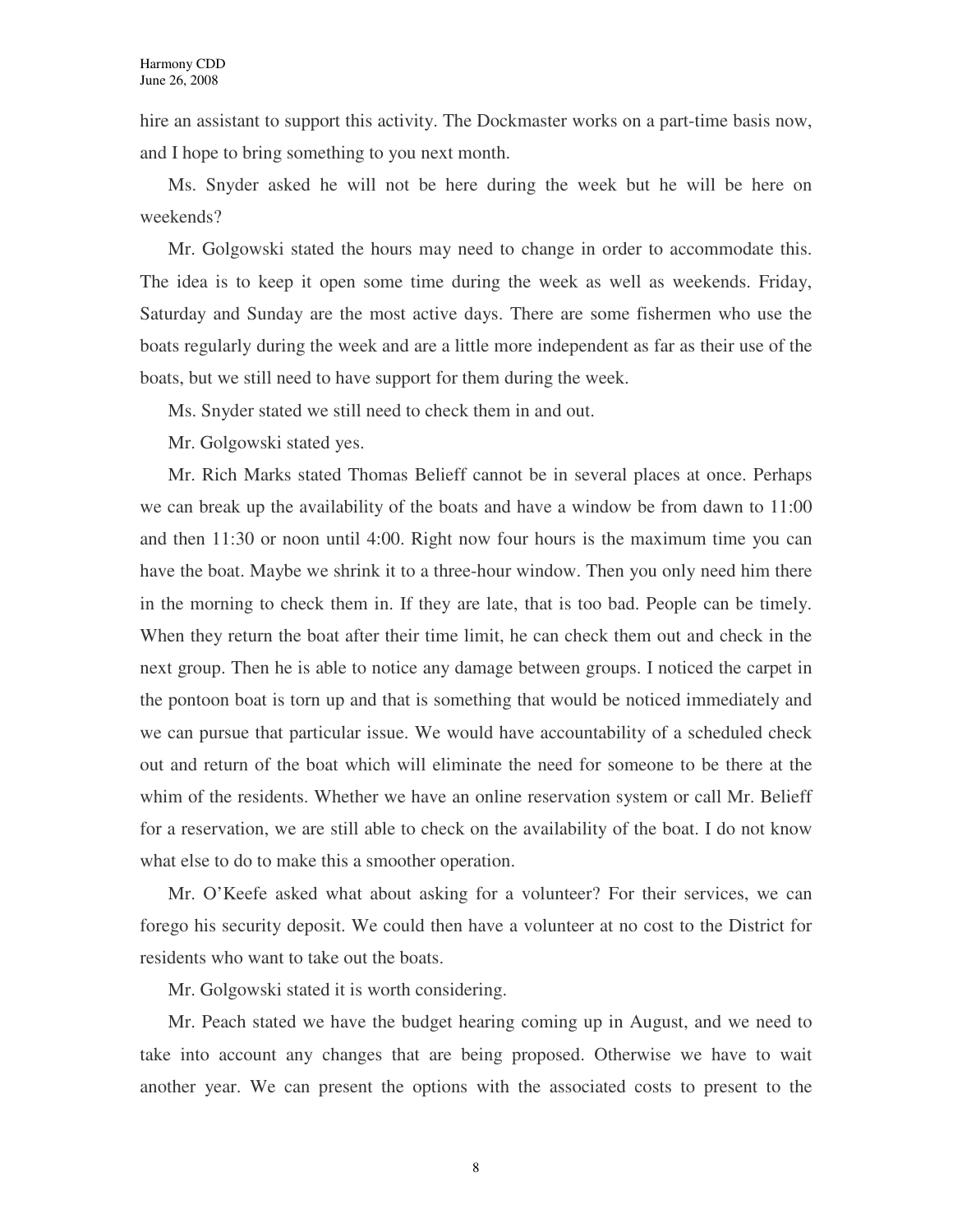residents for their information. If we have some options to look at, the budget hearing is an ideal time to look at that.

Mr. Fsadni asked regarding the deposit, is there something that the Dockmaster fills out to check the boats to make sure everything is fine?

Mr. Golgowski stated yes.

Mr. Qualls stated it is contemplated in the rules. It is the same thing when you rent a car. The user and Dockmaster both check the boat when it goes out and when it comes back. You want to check it before for pre-existing damage so you are not held responsible. A lot of these are policy considerations but I do not think they need to be made part of the rules. Policies are things we are going to change over time. We can place the policies on the website and if they do not work, we can easily change them. The rules need to cover everything but they do not need to go into detail. It is harder to change rules than it is to change policy.

Ms. Snyder stated I like the volunteer suggestion. I know that I could volunteer and all I have to do is look on the website to see if anyone is coming.

Ms. Kassel stated if we are taking the deposit on a credit card or a preauthorization through a reservation system, money is not getting spent, there is not much incentive for a volunteer. Perhaps we can have another incentive.

Mr. Peach stated we are a government but we have a payroll and obligations for that. To what degree can we use volunteers? If we do and we are giving some type of compensation, I am concerned with how we deal with that.

Mr. Qualls stated that is an excellent point.

Ms. Snyder stated there should be several residents who can spend a couple hours and protect the investment.

Mr. O'Keefe stated they are not an employee if they are a volunteer, so they would not be in violation of any labor laws. How they are remunerated is something we can discuss. But it will be at no cost to the District. We need someone there for accountability.

Mr. Peach stated I understand that, but when a business organization or company uses a volunteer, the labor department views it differently because you, in essence and in some manner, are using an employee. You do not have that issue with a non-profit organization.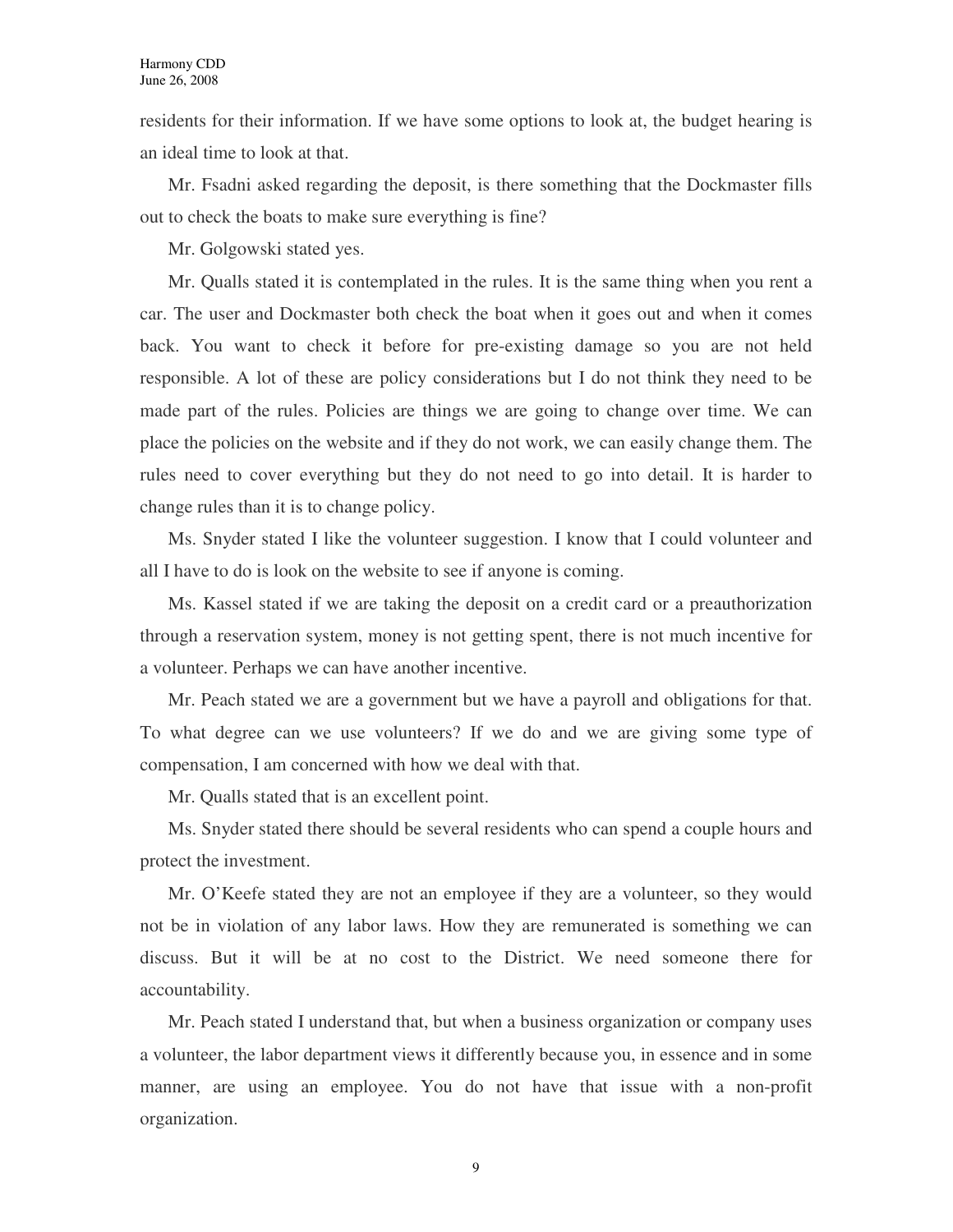Ms. McGinnis stated it will also involve workers comp issues.

Mr. Peach stated yes.

Mr. Golgowski stated the Dockmaster reports the need for some repairs, including carpeting. He is getting estimates on that. It is more involved than you would expect. The seating, the railings and the deck have to be removed to lay the carpet. The proposal I received was about \$1,500 to \$2,000 and it was mostly labor. The larger pontoon has an aluminum bumper on it. They have been getting beat up by coming in contact with things. Since the bumpier has been installed on the larger pontoon, it has been working great as far as protecting the hull. Mr. Belieff is working on a proposal for something similar on the smaller boat to include bumper guards on the pontoons as well as protection for the motor at the stern.

- Ms. McGinnis stated those boats only go 1.5 mph.
- Mr. Marks stated that speaks to the need for a deposit.
- Mr. Fsadni stated pontoon boats are very high maintenance.
- Mr. Golgowski stated they are very popular.
- Mr. Fsadni stated the tops get blown off every time the wind blows.
- Mr. Marks stated a check in procedure would help eliminate that.
- Ms. Snyder asked are there bumpers on the dock?
- Mr. Golgowski stated yes.
- Mr. Marks stated it makes you wonder what they are doing with the boats.
- Ms. McGinnis stated you have to try really hard to damage the boats.

### TENTH ORDER OF BUSINESS Supervisor Requests

Mr. O'Keefe stated I will not be here for the August meeting.

Ms. Snyder stated I am also not available for the August meeting but I will be available to call in.

### ELEVENTH ORDER OF BUSINESS Audience Comments

Ms. Kerul Kassel stated thank you for so quickly uprighting the trees that were blown down and for getting the shed at the dog park. It has been assembled. We are meeting with someone from agility to discuss guidelines and dates for dog agility for the community. We are working with Bill Fife to establish a time and reserve the dog park for that use so others do not come in and interrupt us while we are doing that.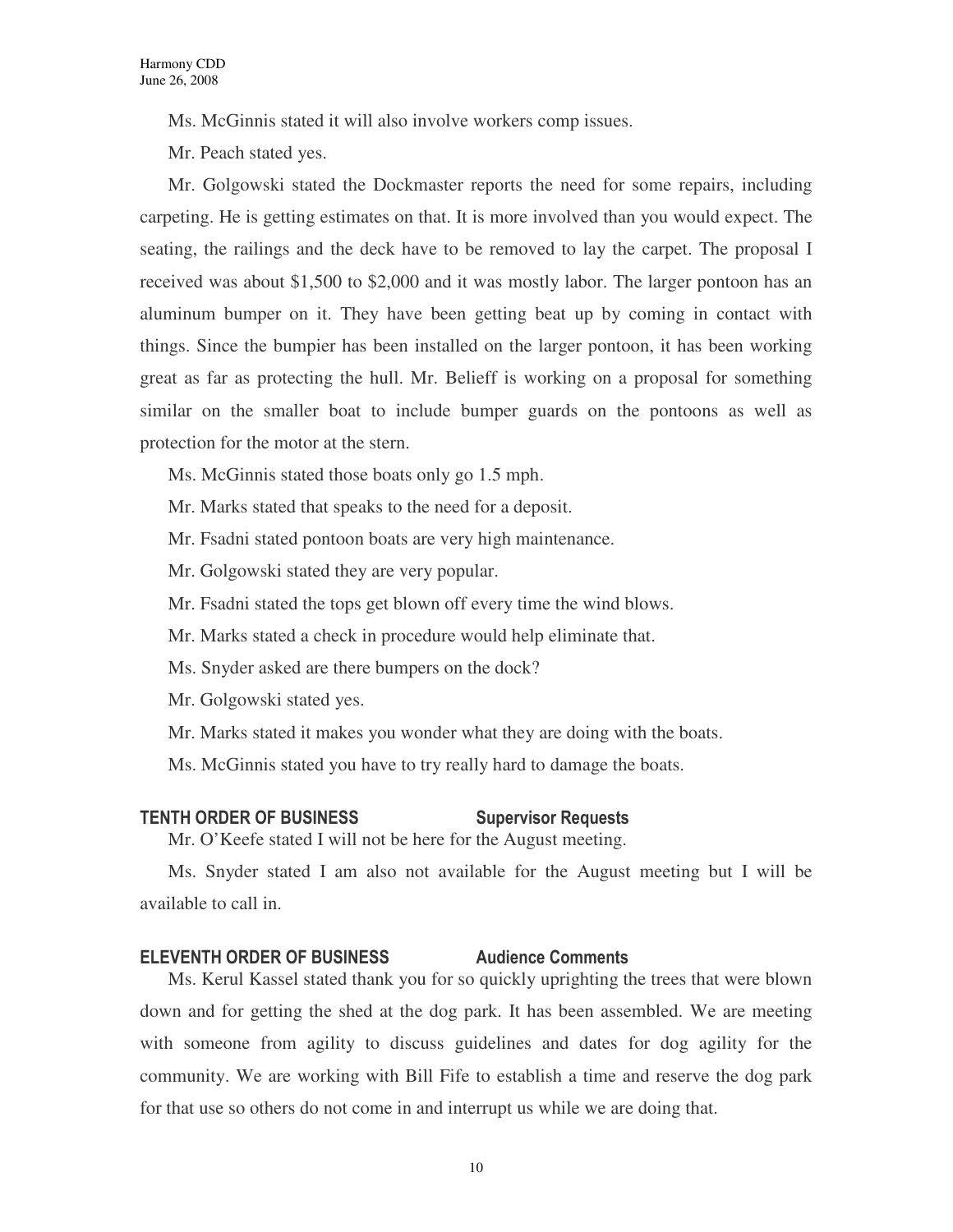Mr. Golgowski stated the Harmony Institute has some agility equipment that you may be interested in.

Ms. Kassel asked is there a warranty on the doggie pots?

Mr. Haskett stated there is a warranty. It is at least a year but I do not recall if it extends beyond that.

Ms. Kassel stated sometimes the hinges on the lid seem to go on the new ones. I have seen the new bag dispenser but it uses different bags. It is a strip that you pull out but it has a capacity for fewer bags. The original style of bag is the best bag in terms of ease of use. Because so many bags in the two-dispenser unit come in that model as opposed to the new one with the tab you pull, that requires less CDD attention to refill the doggie pots.

Mr. Haskett stated I will make note of that and we will look at options for more capacity.

Ms. Kassel asked is after dark trespassing at Ashley Park?

Mr. Haskett stated yes.

Ms. Kassel asked if we did not move the gate, would the security card system help with the problem?

Mr. Haskett stated the card system will not correct the problem we have now.

Ms. Kassel stated regarding the welding contract, we have a number of larger anglers who are using the boat and causing stress to the seats. Will this company take that into consideration?

Mr. Golgowski stated yes.

Ms. Kassel stated there should be some kind of warranty. I hate to spend that money and have to redo it.

Mr. Golgowski stated that is the purpose for the work.

Ms. Kassel stated regarding the boat reservation system, we discussed having an online reservation system to reduce the need for people to have to pay attention to it. If someone wants to reserve it on Sunday morning and goes online, their reservation will go into the system and show that it is available. It will take their deposit or at least preauthorize their credit card and then no one has to deal with it. When a reservation comes in, it should be able to send a text message to Mr. Belieff's phone so he becomes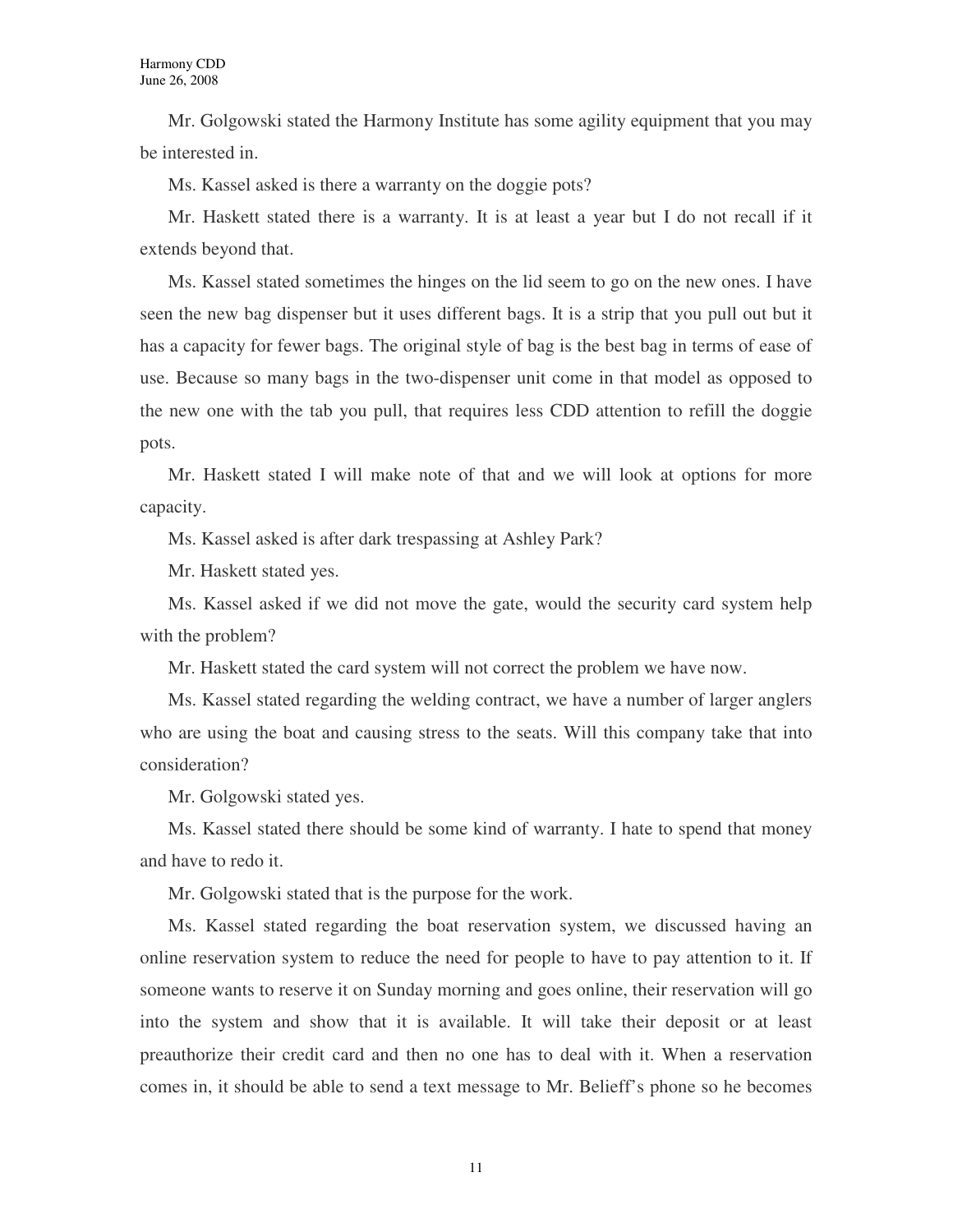aware of the reservation. Perhaps there is an easy way of doing that with the reservation system.

Mr. Fsadni stated it depends on which credit card system you are using. It can send a text message or an email.

Ms. Kassel stated it should go to his cell phone so he does not have to constantly check his computer. This is an idea to automate the reservation system, so there is very minimal labor involved. It may make it easier for Mr. Belieff so he does not have to field as many phone calls and make returned phone calls.

Mr. Mark LeMenager stated I have numerous questions with respect to the budget that was posted on the website. It was pleasant to see actual expenses included as well as projections. I noted on the materials posted on the website, there was an error in the narrative. Five pages were repeated and I think you meant to post narratives for the maintenance side and there was nothing posted for maintenance items. Does the developer pay any on-roll assessments?

Mr. Moyer stated yes. Anything that is platted is on roll. Anything that is not on the roll is for parcels that are unplatted at this point.

Mr. LeMenager stated I note in projected expenses for 2008 that we assume everyone paid their taxes on time in November 2007. The discount is the same as what is in budget. That implies you must have gotten all the money in and it was paid on time.

Mr. Moyer stated if you have a mortgage, that is not surprising.

Mr. LeMenager stated this means you had 100% compliance in people paying their taxes on time.

Mr. Moyer stated obviously not because we are still owed monies that we anticipate getting through the tax sale process.

Mr. LeMenager stated in which case, the tax discount cannot be correct.

Mr. Moyer stated I show that we budgeted \$35,000 in discounts and we have only realized \$27,000 in discounts.

Mr. Golgowski stated we may not be able to answer all your questions this morning. We can at least hear your comments.

Ms. Snyder stated if a house went into foreclosure after November, the taxes would have been paid, if that is what you are talking about.

Mr. LeMenager stated that is what I am talking about.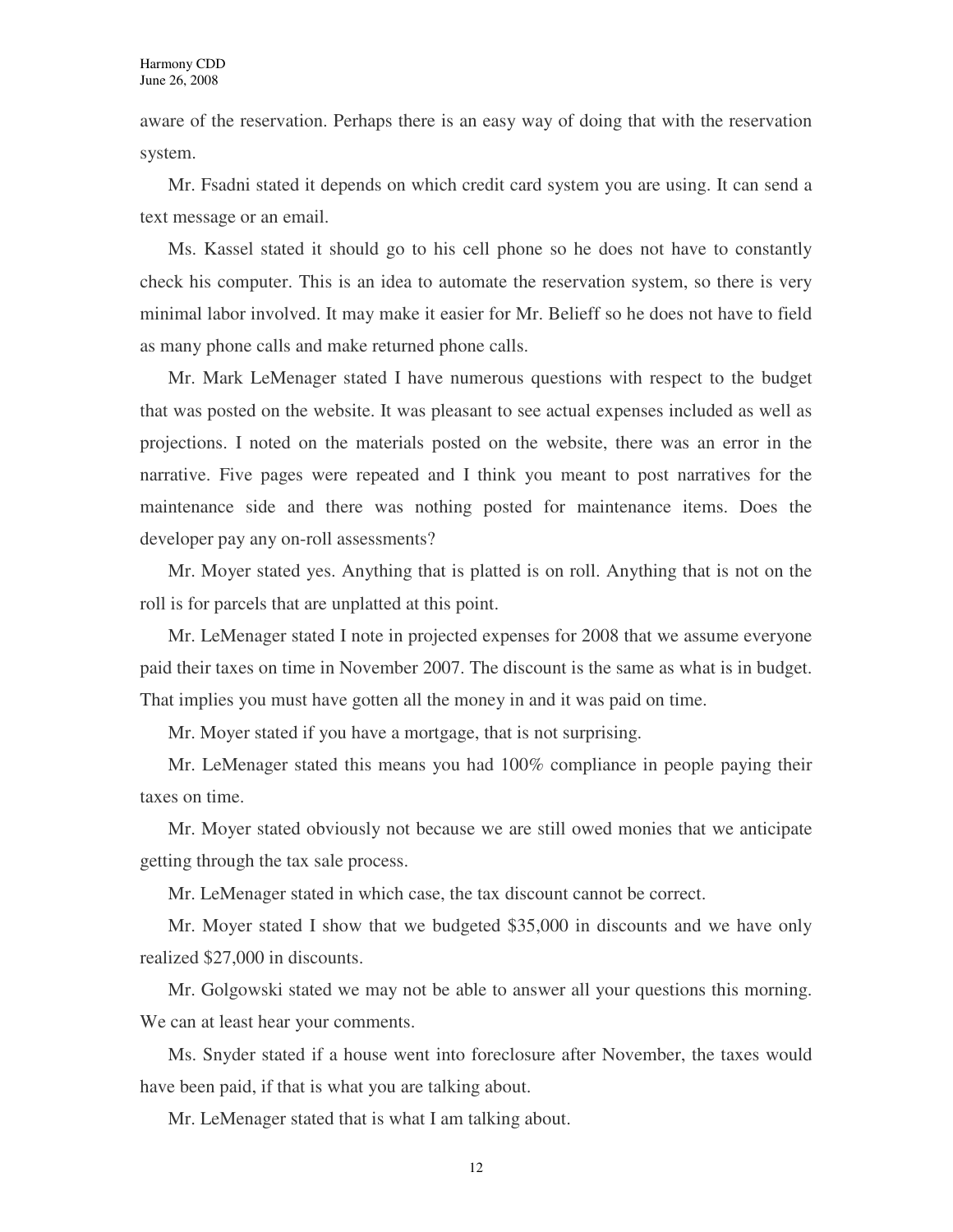Ms. Snyder stated if a house goes into foreclosure in December or anytime after that, the taxes would have been paid.

Mr. LeMenager stated if the house went into foreclosure, it is probably because they were not paying anything.

Ms. Snyder stated the mortgage company would have paid it.

Mr. LeMenager stated I agree, to the extent there was a mortgage on it. With respect to interest on our investments, given the fact that you are projecting we will start the year with a balance of \$400,000, why is there no interest in the revenue budget. I am using the budget provided on this website.

Mr. Moyer stated maybe we need to get you an updated budget. In the revised budget, we are showing \$25,000 for interest, which is about 2%, and that is probably overstated a little. We are earning between 2.25% and 1.75% depending on the investment.

Mr. LeMenager stated I note that with respect to the meetings of this Board, the budget reflects an entire year's worth of meetings but you never meet in December. Why not budget for 11 months?

Mr. Moyer stated this is a budget, not an authorization to spend. We may end up having 12 meetings a year. We cannot say for certain that we will have only 11 meetings. Even though we may not meet in December, we may meet twice in another month to conduct business as necessary.

Mr. LeMenager stated with respect to District engineering, we are proposing a 46% increase over 2008, which is a large increase, similarly with auditing. You are proposing double the projection for 2008 and it seems like a large increase. There is an item for professional services for calculation of special assessments. That is paid to whom?

Mr. Moyer stated Severn Trent.

A Resident stated they need to answer your first question about the 46% increase for engineering.

Mr. Moyer stated the budget at this stage is generated by historical expenditures. The engineer this year has done a lot of work on a variety of issues, most notably sidewalk repairs and surveys, and that accounts for that increase.

Mr. LeMenager stated you simply copied the budget from last year but you underspent it by \$8,000. The narrative indicates that it is based on actual expenses and my point is that you have not based it on actual expenses.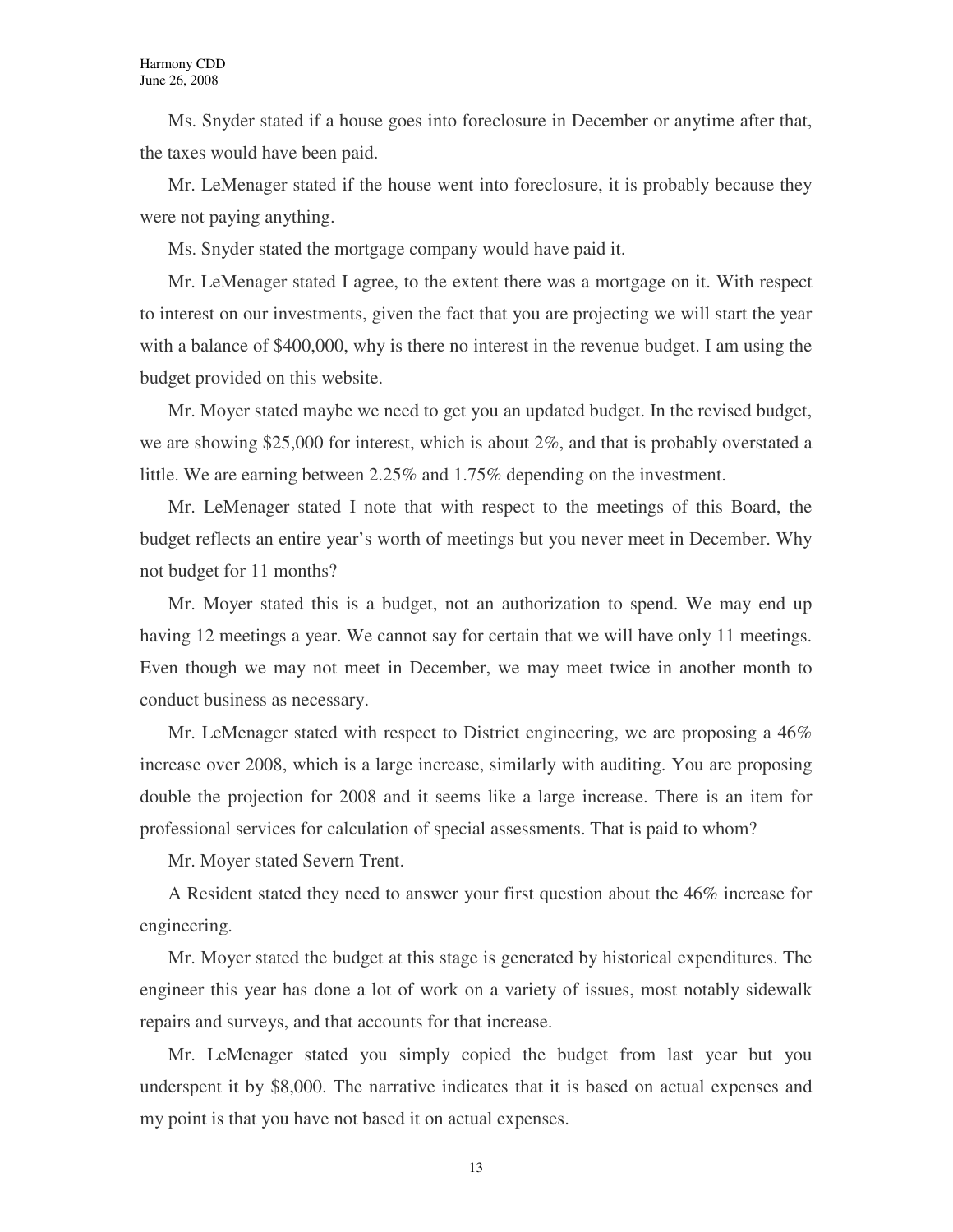Mr. Moyer stated we will look at that. The budget we received yesterday does not match what you are looking at. We will get your comments into the record and we will address those issues.

Mr. LeMenager stated the administrative item for fee collection, the actual expenditures as well as the budget for 2007 was quite astronomical in comparison. What changed to get it down?

Mr. Moyer stated it is an accounting issue. If you look at discounts, at one time they were all under one line, and it was broken down so we now have collection fees as a single charge and discounts are shown under net of revenues.

Mr. LeMenager stated there are no narratives for maintenance on the website. I presume they are in the new package.

Mr. Moyer stated yes.

Mr. LeMenager stated under maintenance for landscape, you removed the names of what phases 1, 2 and 3 are. It might be useful for people to remember what they are, specifically phase 3 which is Long Park East. With respect to landscape, I also note that unlike parks, ponds are lumped into one huge item. We have 10% of the entire budget in one line item called ponds. I suggest we break that down by neighborhood like we do for parks. It might be a useful thing.

Mr. Moyer stated I appreciate your desire for specificity but aquatic maintenance is not to the level where we can say that for Pond A, we know with certainty we are going to spend a certain amount of money. It depends on the aquatics that grow within the ponds. We may have an area within the District with an aquatic problem that takes more resources to address than another pond. If you have the mindset that you do not want to pay your assessment because no one comes to treat your pond, that is a good thing because there is balance in your pond so the aquatics are easily maintained. We look at it as a system-wide function where we have to treat ponds for water management purposes. It may not be uniform. If one subdivision has three acres of ponds, and the total system is 100 acres, you would expect that we would spend 3% of the budget on a three-acre pond. That may or may not be the case.

Mr. LeMenager asked are all the ponds are connected?

Mr. Moyer stated yes, they are all part of an integrated water management system.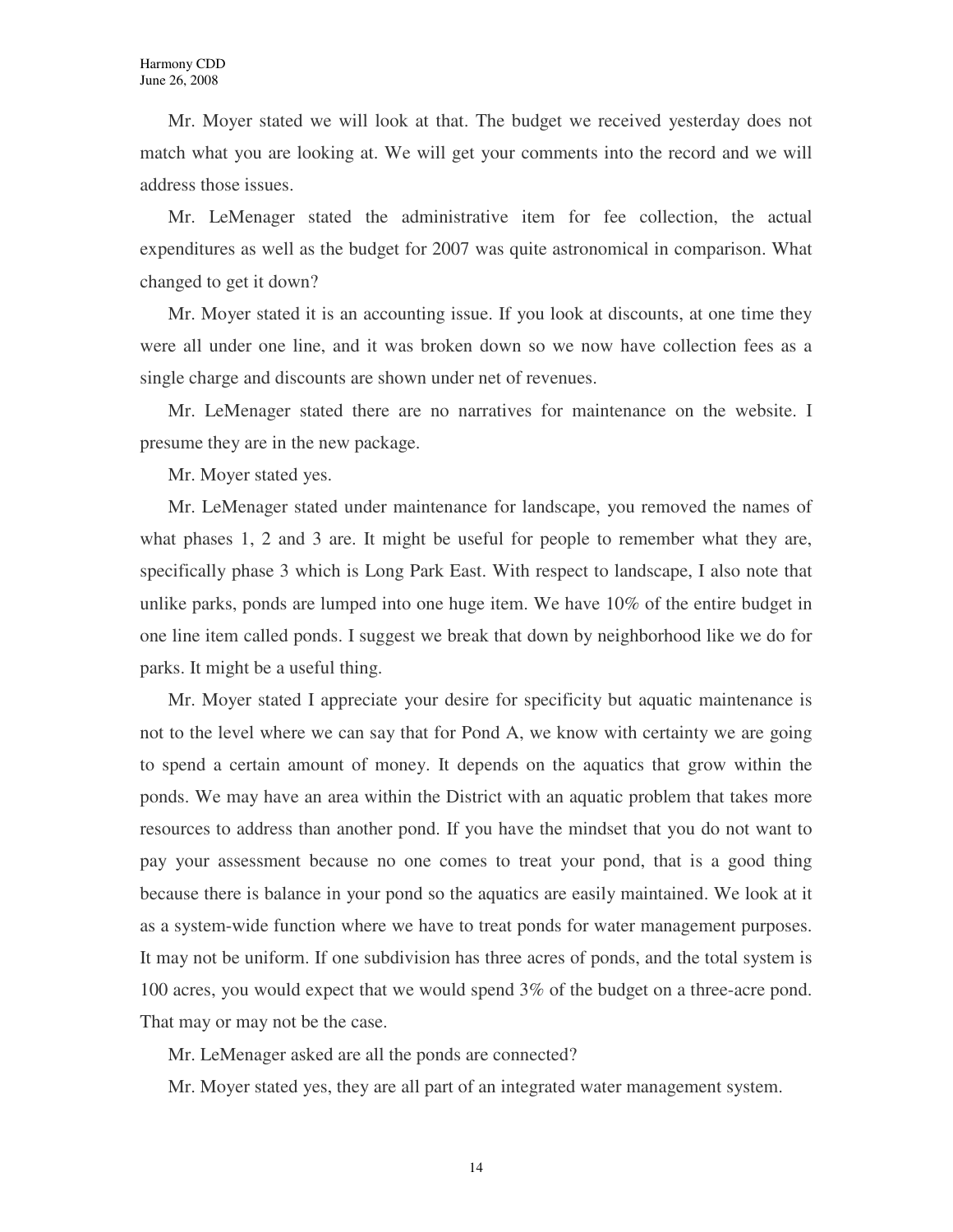Mr. LeMenager stated you added tree trimming which is a great idea. I noticed Celebration CDD trims trees at the proper level for hurricane protection. Is this for all trees on CDD property or specific trees?

Mr. Haskett stated I met with a couple arborists who looked at the trees. The budget number from the workshop is for CDD-maintained boulevards, which includes Schoolhouse, Five Oaks and Cat Brier. They did look at the entire community and that will be addressed at the budget hearing.

Mr. LeMenager stated I certainly favor doing it community wide which is a safety issue for hurricanes. We need to address the issue of tree trimming. I thought it was an excellent idea. Miscellaneous services looks like it previously was just for pet park management, which was budgeted at \$3,600. We are projected to spend \$2,000 in 2008, yet we are proposing a budget of \$10,000 for 2009.

Mr. Moyer stated given the overall magnitude of the budget we are talking about, \$10,000 in miscellaneous on a \$641,000 budget is not excessive. It is a minor amount.

Mr. LeMenager stated pennies add up to dollars.

Mr. Moyer stated you sat in this meeting today and listened to a variety of comments from your neighbors on additional services that the District is being asked to perform. If we reduce this budget to the lowest possible level, then we do not have the ability to replace the carpet in the pontoon boat. If we do not have these kinds of miscellaneous categories in our budget, we would not be able to do that or to have the reinforcements welded onto the boat seats. You need to be careful in terms of deleting all things we determine to be contingency or miscellaneous. Look at the amount in context with the total budget. On a \$641,000 budget, \$10,000 for miscellaneous is not out of reason.

Mr. LeMenager stated the budget for Other totals \$136,000.

Mr. Moyer stated I am looking at landscape.

Mr. LeMenager stated I am looking at Other Miscellaneous Services. My comment is not with respect to management of the landscape; my comment is with respect to the category of Other Miscellaneous Services.

Ms. Kassel stated we also have 30% more pet park.

A Resident stated he did not ask you to delete any items. He just asked why it is more than last year.

Mr. Moyer stated this is not a debate. I sensed the reason for the question.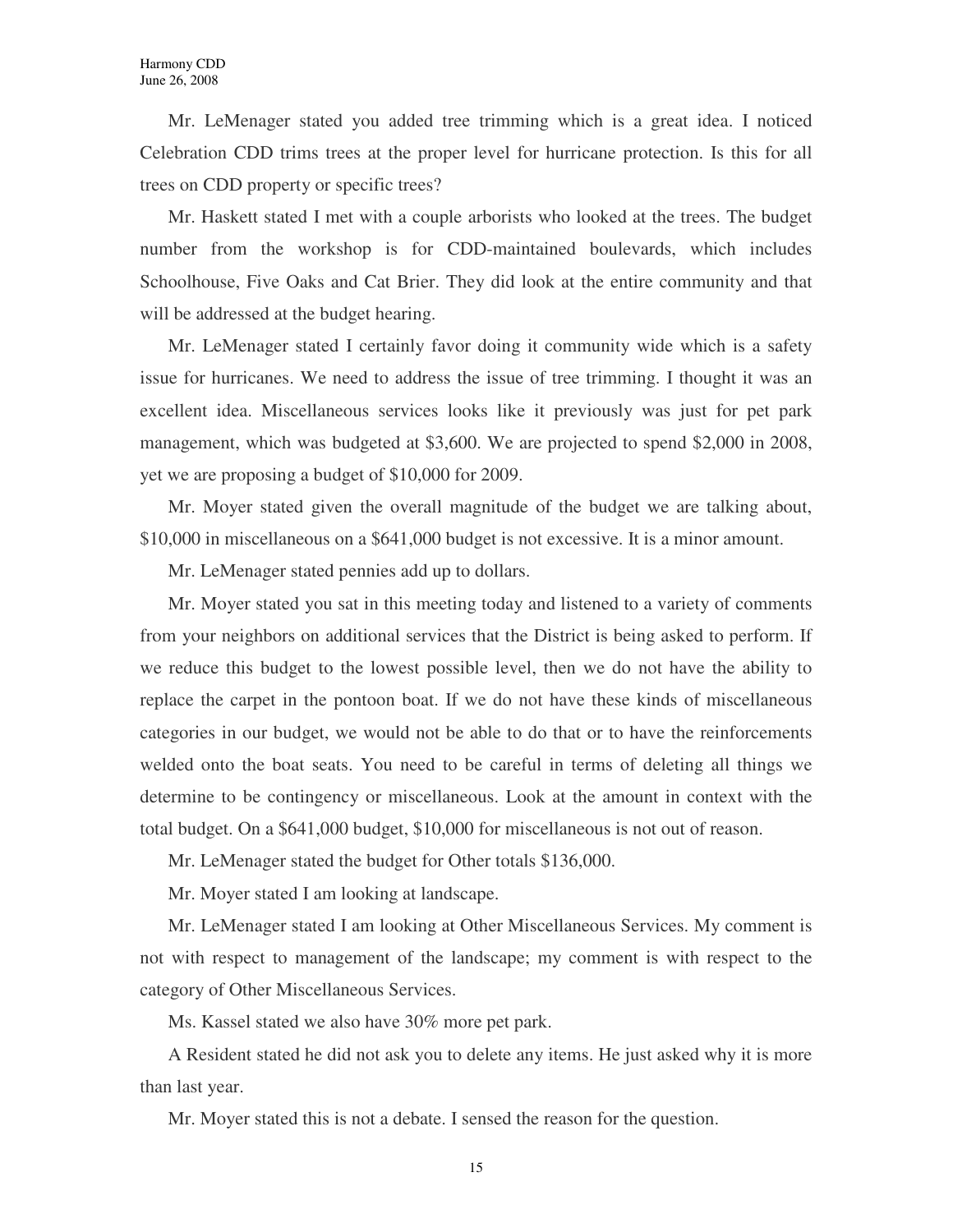Mr. LeMenager stated I want to be sure I understand before I put some proposals on the table. There is a mathematical error in what is on the website because you subtracted reserves from the fund balance. If you say we are starting the year with a fund balance of \$400,000 and we have zero change, we will finish the year with \$400,000, not \$180,000. You are saying with respect to reserves is that you want to make sure the fund balance does not go below \$50,000 to cover any shortfalls during the first quarter. Over the past two years, we spent considerably less in 2008 than what was budgeted. According to your figures we will end up with over \$400,000 in the bank when according to your own admission, you think we only need \$225,000. With respect to some of the smaller items in this budget, we have plenty of cash in the bank. I do not know if the purpose of the CDD is to create this massive fund for the future. Last year there was much discussion with respect to the reserve for the first quarter. That was pushed through and we now see it has gone much better than planned and we are sitting on a pile of cash. Should we not think about getting that down to the level of reserves that you think we should have? One thing I want to see is a cash flow analysis showing the amount of money you want to make sure we have for the first quarter. I do not think we need as much as you are projecting. On a financial basis, what was actual lowest balance during fiscal year 2008?

Mr. Moyer stated we will provide that information; that comes from bank records.

Mr. LeMenager stated I do not disagree at all with the need for reserves but I disagree in having \$400,000.

Mr. Moyer stated keep in mind \$223,000 of that is the reserve for first quarter operating cash. As I am sure you are aware, we do not receive money from the tax collector until mid-December.

Mr. LeMenager stated I appreciate what you are saying, but \$50,000 of that is the self insurance reserve and the other is first quarter operations. I know that for 2009, it is being proposed at the same amount as 2008 and I find it hard to believe that a detailed cash flow analysis would come up with \$173,924.

Mr. Rich Marks stated regarding the posting of the rules on website or sending an eblast, perhaps we can hold off until we get them nailed down if there are a lot of changes. Mr. Evans talked about the parking situation at Lakeshore Park. I noticed the Flag Day festival was awesome but there were a lot of cars parked there and along the bike path. In the spirit of the paths and jogging trails, are the bike paths meant to be parked on?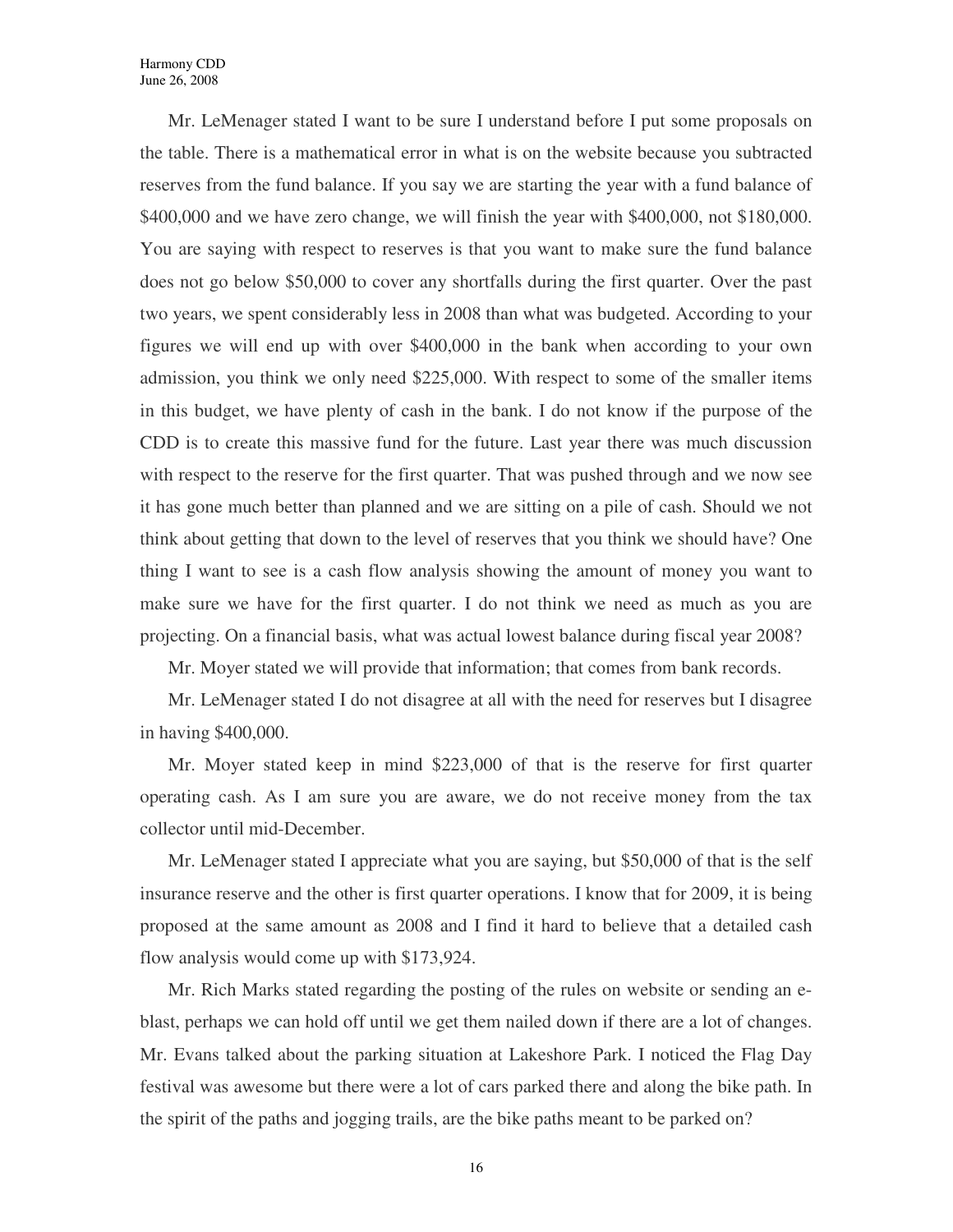Mr. Golgowski stated no.

Mr. Marks asked could we have a sign that no parking is allowed on the bike path? That park will get more and more use.

Mr. LeMenager stated the problem is we do not own the roads. The County owns them. The County Commission has to approve how we will use this roadway.

Ms. Kassel stated we can ask the County to paint those areas with yellow that are for no parking.

Mr. LeMenager stated that is correct, but my point is we have to request it of the County.

Mr. Golgowski stated that is correct.

Mr. Fsadni stated it will make it easier for deputies to write tickets.

Mr. Marks asked is that something the CDD can take action on or should a resident go to the County?

Mr. Moyer stated you residents vote. The CDD does not.

Ms. Snyder stated I think it would also be good to put up No Parking signs. Everyone pulls up along there to pick up their kids after school.

Mr. Marks asked are you saying even from an unenforceable standpoint that we should still put up No Parking signs even though we cannot do anything about them?

Ms. Snyder stated I think it is enforceable. Any deputy driving along there can put a ticket on the car.

Ms. Kassel stated it would be cheaper to have a stencil that says No Parking that you just spray it with yellow paint. The CDD does maintenance and can easily do that across the street from the park. You do not have to buy or install a sign. It is effective and it is posted.

Mr. Golgowski stated these are County streets and they have uniform standards for signage and what goes on their streets.

Ms. Kassel asked you do not think that is viable?

Mr. Golgowski stated it is the County's call. We can request it of them, but we cannot mark up the streets on our own. The curbs are theirs, too.

Mr. Marks stated we noticed at the Ashley Park pool, the shower runs non-stop. The soffits at the gate facing the pool on both corners are damaged.

Ms. McGinnis stated one has been removed and one has been torn.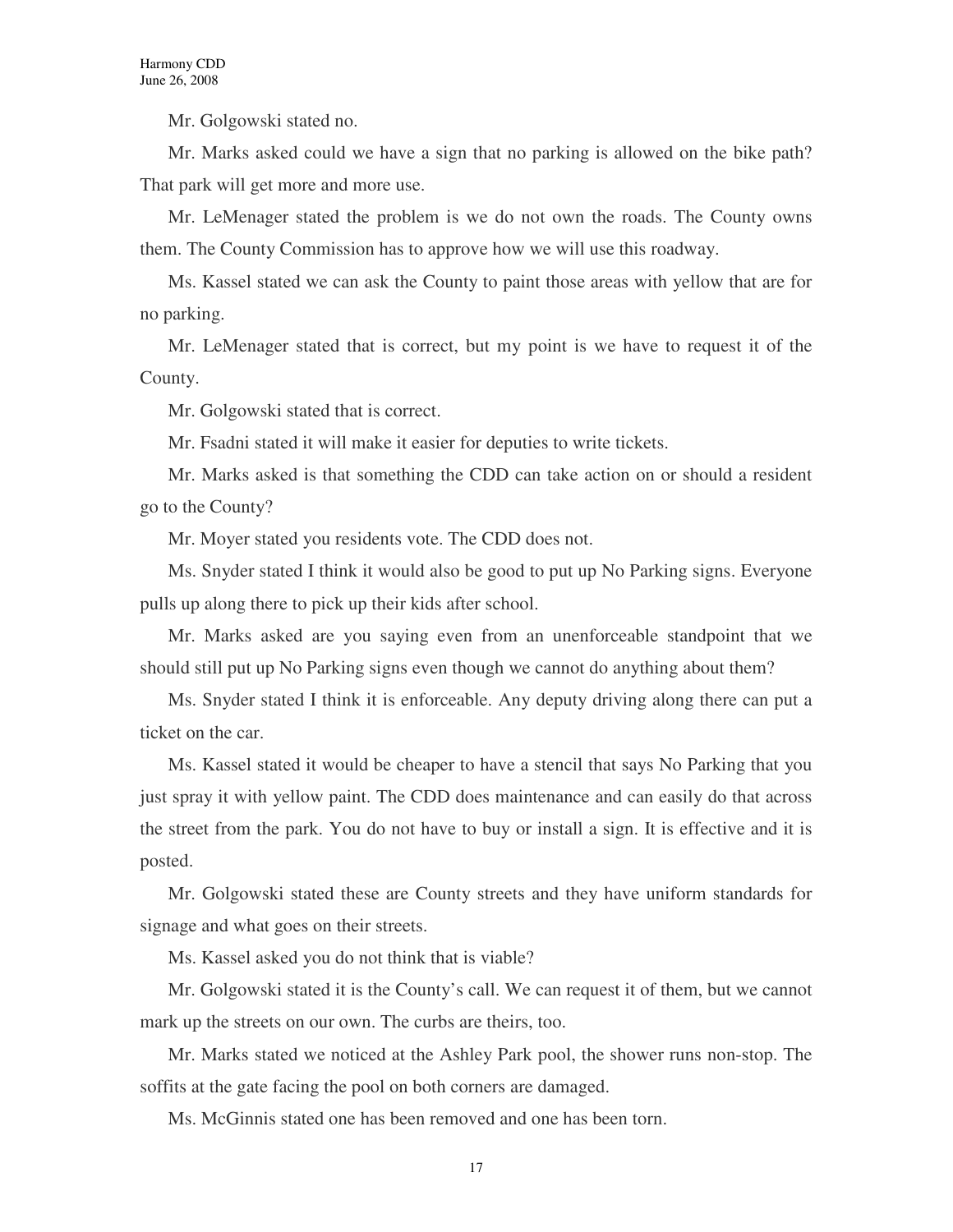Mr. Haskett stated they were blown out a few weeks ago and were replaced. The storm that hit recently they were blown out again but they were nailed in a little better this time. It was not vandalism but it was wind damage. The Development Company personnel repaired the damage at no cost to the District. The part has been ordered for the shower and it has been adjusted so that it does not drip as much.

Mr. Littler stated there is a beeper that goes off in the pool house whenever there is a lightning strike and it may beep for days.

Mr. Haskett stated that is an issue for Sentry Management to address. That is the fire alarm panel for the triplex units within Ashley Park.

Mr. Littler stated I sent an email to Sentry Management last week regarding that issue. Sentry Management sent an email to DR Horton. DR Horton sent an email back to Sentry Management.

Mr. Haskett stated I am aware of the emails and that has been corrected so they all know who is responsible.

Mr. Littler stated the alarm is very annoying. Who do I call?

Mr. Haskett stated Sentry Management. They have the contract to maintain the fire sprinklers that are included in your HOA dues.

Mr. Marks stated the drinking fountain by the volleyball court is unplugged. When it is plugged in, it runs nonstop.

Mr. Haskett stated it has been repaired.

Mr. Marks stated there has to be a way to where the CDD and HOA can fight this together. With the lawns with St. Augustine that run into the street, can the CDD take action against those offending plants that run out of their yards and onto the streets and encroach on CDD property.

Mr. Moyer stated the streets are County property.

Mr. Golgowski stated it may be an HOA issue since it is for private lawn maintenance.

Mr. Marks asked is there simply no way to try to leverage the symbiotic relationship between the CDD and the HOA to the betterment of both parties?

Mr. Qualls stated the District can enter into an agreement with any party.

Mr. Moyer stated we can do a lot of things through agreements but in terms of spending public money on private property, we cannot do that.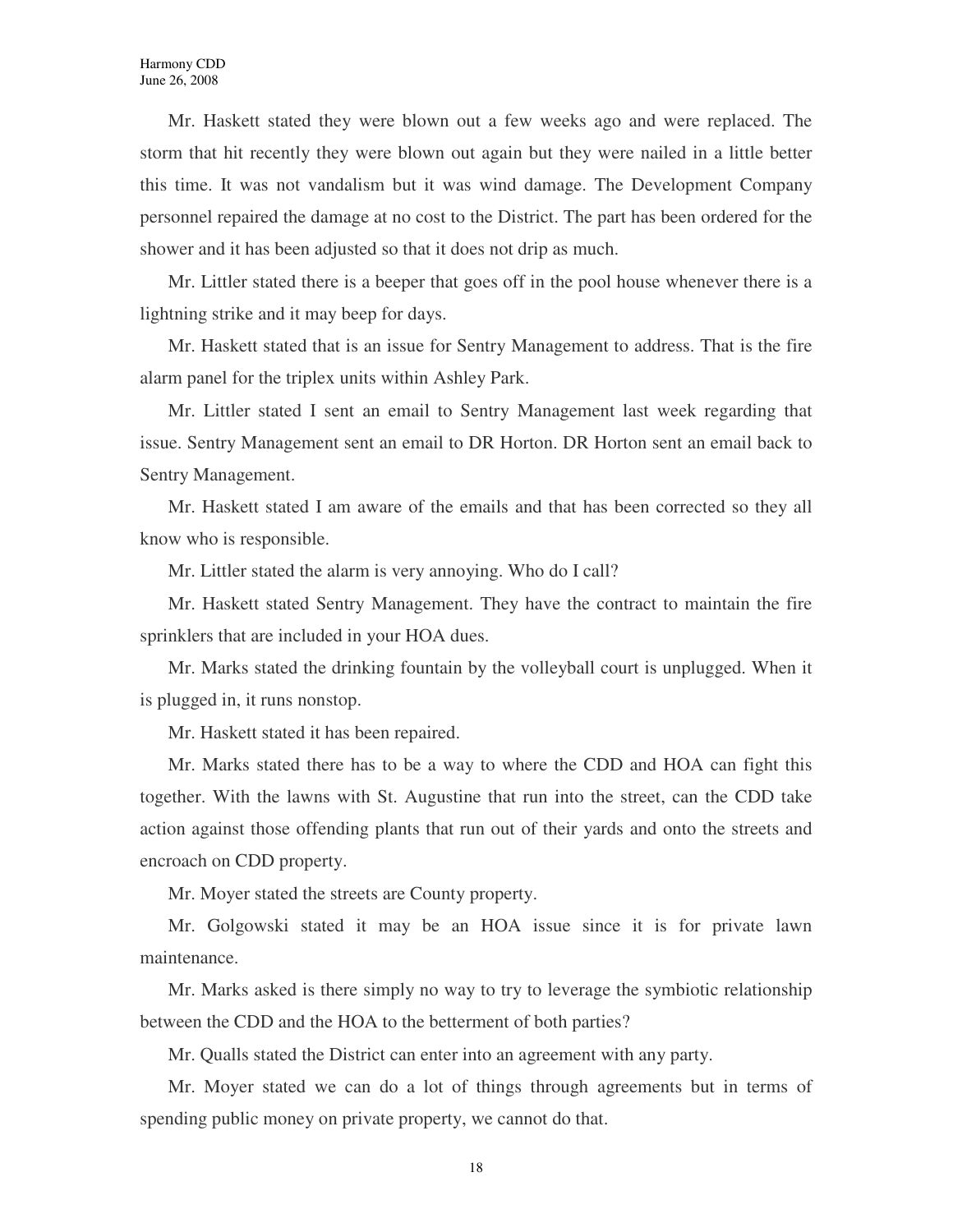Ms. McGinnis asked what could the partnership be?

Mr. Moyer stated if we have a landscape contractor and the HOA wanted to enter into an agreement for the CDD contractor to maintain private property, that may make sense because there are economies of scale, but the actual payment has to come from the HOA to the CDD pursuant to a contract.

Mr. Marks stated there is a very narrow list of allowable investments.

Mr. Moyer stated that is correct.

Mr. Marks stated I am thinking the HOA can borrow money from the CDD for a certain rate of return that will benefit the CDD and then go after some of these people who are not in compliance.

Mr. Moyer stated Chapter 218, Florida Statutes, has a list of authorized investments and we use the simplified investment policy of the State, including money markets, certificates of deposits, State Board of Administration. There are only four categories where we can invest and that does not include loaning money.

Mr. Peach stated the work done for four-laning U.S. 192 was done a number of years early because of an agreement with the DOT and CDD. That is an example of what we are talking about. In my HOA, I was notified of some stricter rules that the State passed for HOAs regarding work done for people who are behind in property maintenance. You might take a look at the newer regulations. I think in August or July, there are some new things taking place on HOA regulations State wide.

Mr. LeMenager stated we had a lot of rain in the past eight to ten days. I still see huge amounts of reclaimed water irrigating the lawns. Do we not have lawn sensors in the common areas? We are spending a lot of money on it. I turned it off on my own yard.

Mr. Golgowski stated the central controller has been out for a while. I expect it will come back online perhaps today or tomorrow, so that will stop them from running. There is no doubt it has been overwatered.

Ms. Kassel stated I noticed you added a column for the increase/decrease for the assessments in the budget and I want to say thank you.

Mr. Dave Lehman stated the new soccer field and basketball court, I do not think we got our money's worth. I think it was a good idea but improperly executed. The basketball court holds water and was poorly constructed. The half court next to it does not collect water. I also checked the ones at the elementary school and they do not collect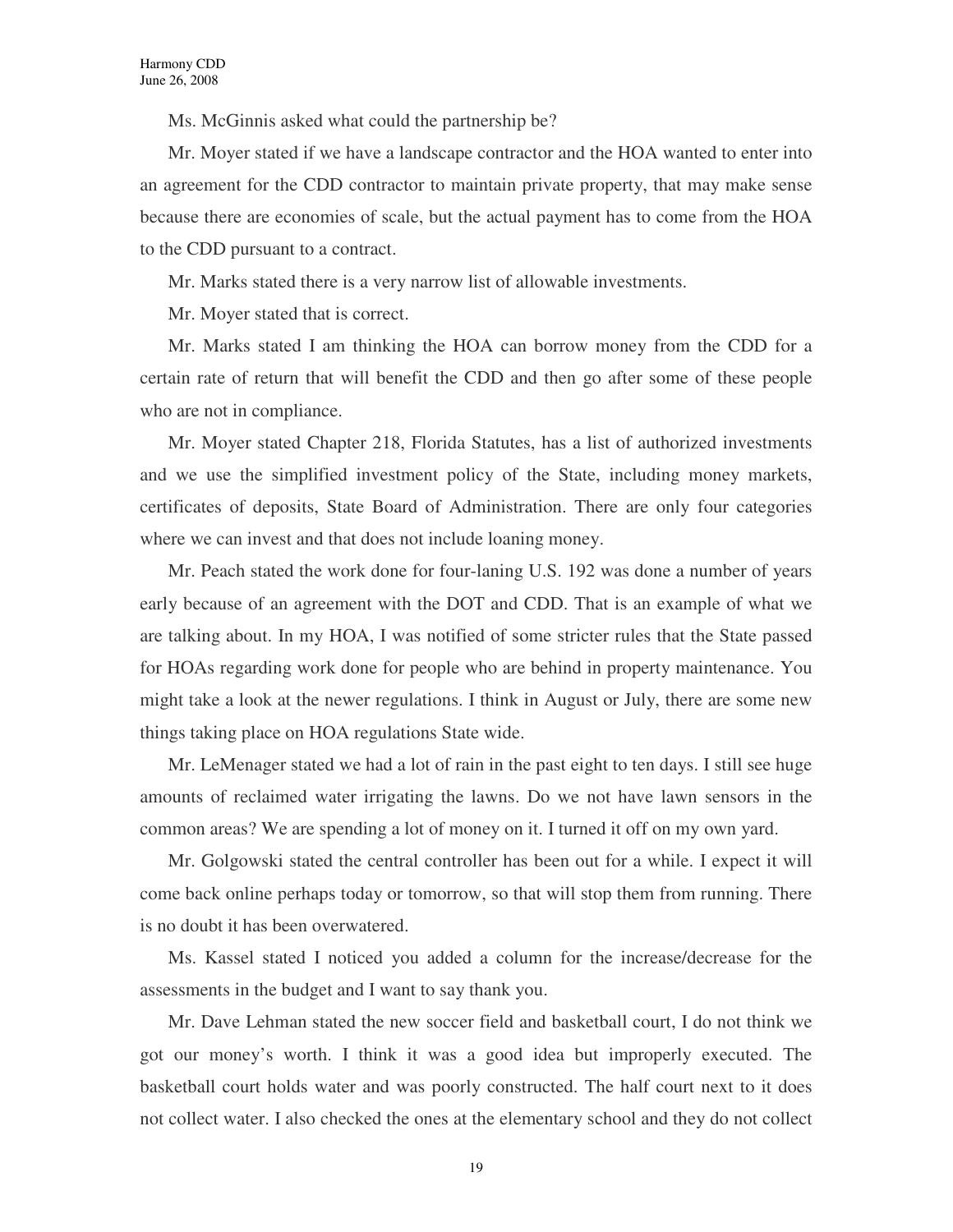water. You painted it sunshine yellow and that creates a lot of glare. It takes 15 to 20 minutes for your eyes to adjust to be able play on that surface and the paint does not permit the water to dry off as fast. They put wood chips around the edge. They wash onto the court and it is dangerous to play on even when dry. We spent a lot of money on it but it cannot be used most of the time. For the soccer field, all we needed was a couple goals. The grass that was there was fine. Now there is Bermuda turf there. Does that not cost a lot more to mow Bermuda? There was no discussion outside of the CDD Board as far as what we wanted. I feel that we have been ill served in this way. Now we are stuck with the maintenance, but things should be done at the basketball court. Remove the wood chips right away and if you have to put down something, use gravel so it does not wash onto the courts. In the future please discuss with us what is going on so that you can get a sense of what people want. I understand we have a lot of money, but that money comes from the residents.

Mr. Marks stated at Disney they squeegee the streets when they have water. It would be very inexpensive if we could put some squeegees in the boathouse for people to push the wood chips off the court.

Ms. McGinnis stated if that is a structural issue, then we need to look at the warranty for the work.

Mr. Haskett stated I will check with them. When it was sealed, it eliminated the porousness of the concrete, which is the reason for the two puddles. It will be addressed and taken care of. I am sorry you do not like the color. We looked into green but people would have complained it was too hot.

Ms. Snyder stated I have heard comments about the volleyball court. Can ropes or something be put up for boundaries?

Mr. Haskett stated the activities director is looking into it. Keep in mind, if they are not attached well, they will disappear.

Mr. Marks stated I voiced an opinion on the turf and they said Bermuda was more durable for stampeding children than St. Augustine.

Mr. LeMenager stated as the person who lives directly across from the soccer field, it is very popular. Who pays for painting the Harmony symbol in the middle?

Mr. Haskett stated the residents are not paying for it, either through the CDD or the HOA.